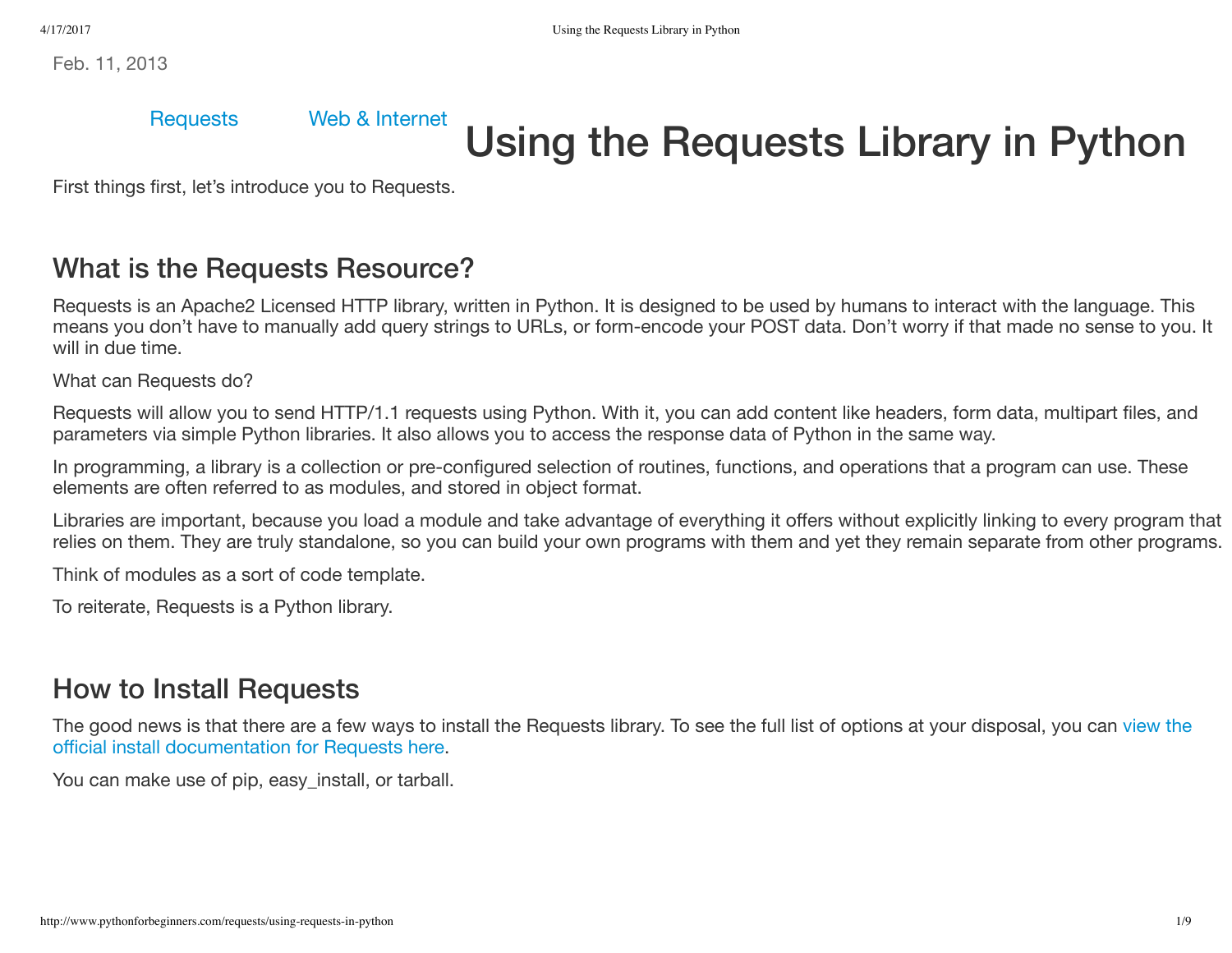If you'd rather work with source code, you can get that on GitHub, as well.

For the purpose of this guide, we are going to use pip to install the library.

In your Python interpreter, type the following:

*pip install requests*

#### Importing the Requests Module

To work with the Requests library in Python, you must import the appropriate module. You can do this simply by adding the following code at the beginning of your script:

*import requests*

Of course, to do any of this – installing the library included – you need to download the necessary package first and have it accessible to the interpreter.

#### Making a Request

When you ping a website or portal for information this is called making a request. That is exactly what the Requests library has been designed to do.

To get a webpage you would do something like the following:

*r = request.get('https://github.com/timeline.json')*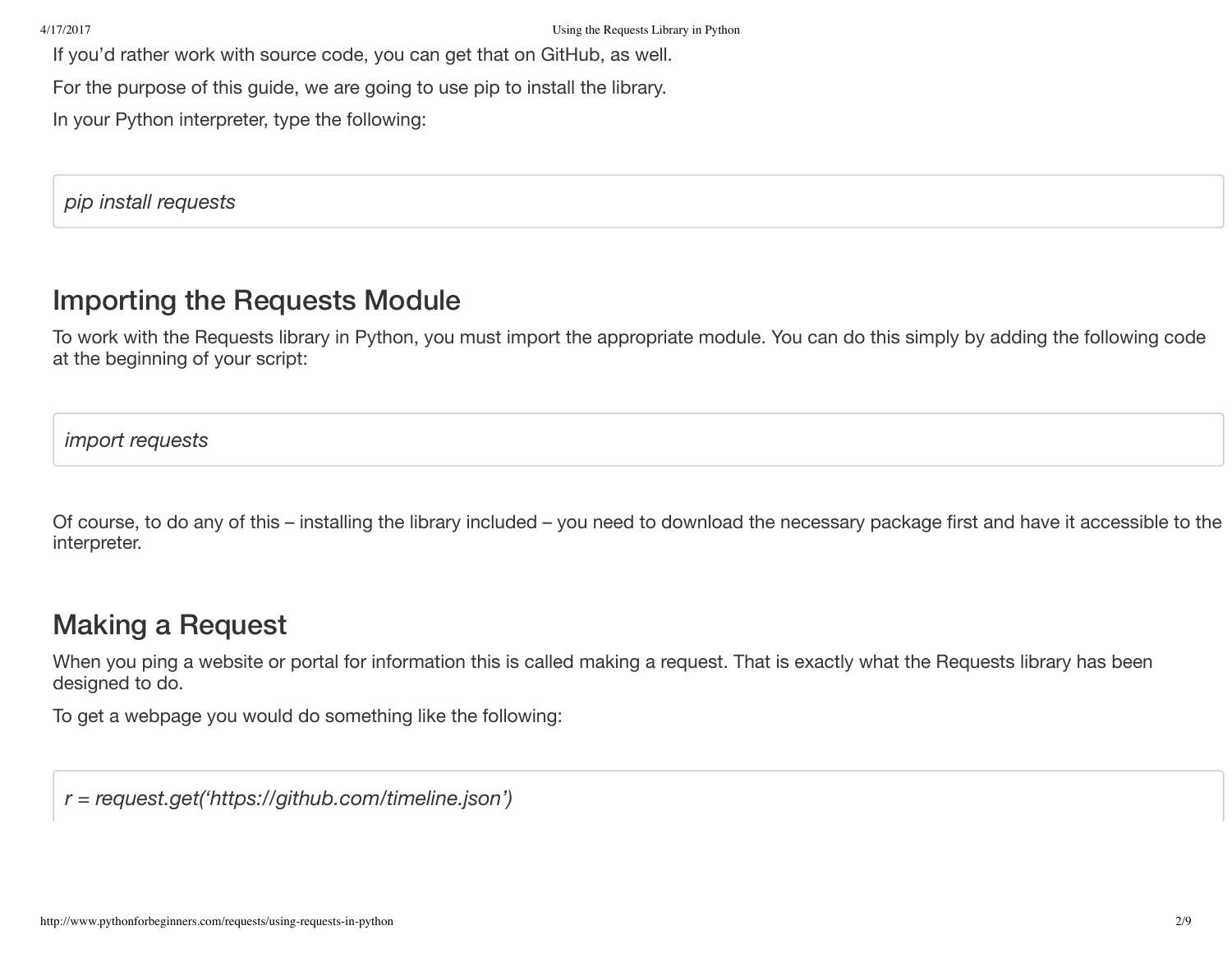#### Working with Response Code

Before you can do anything with a website or URL in Python, it's a good idea to check the current status code of said portal. You can do this with the dictionary look-up object.

```
r = requests.get('https://github.com/timeline.json')
r.status_code
>>200
r.status_code == requests.codes.ok
>>> True
requests.codes['temporary_redirect']
>>> 307
requests.codes.teapot
>>> 418
requests.codes['o/']
>>> 200
```
#### Get the Content

After a web server returns a response, you can collect the content you need. This is also done using the get requests function.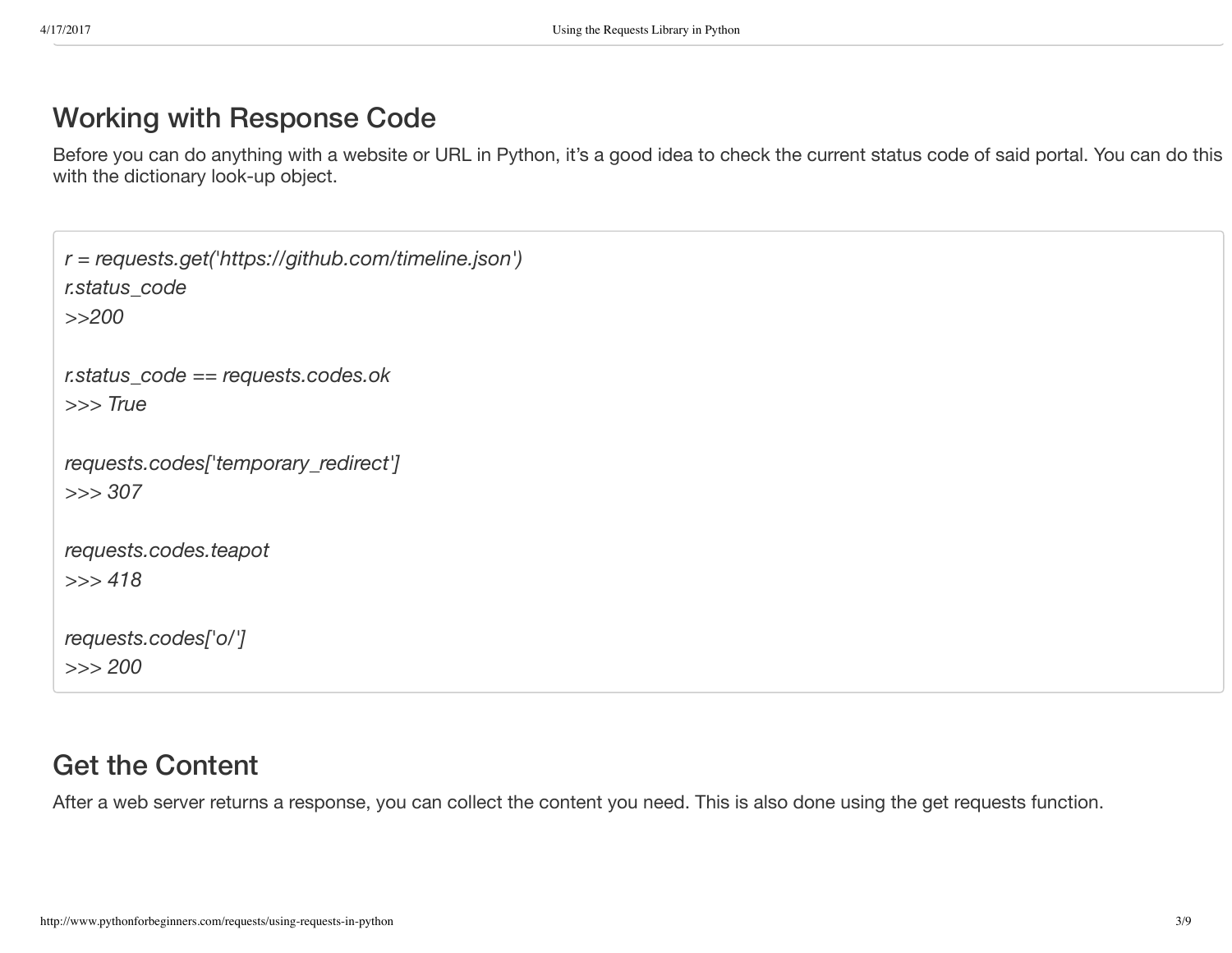```
import requests
r = requests.get('https://github.com/timeline.json')
print r.text
```
*# The Requests library also comes with a built-in JSON decoder, # just in case you have to deal with JSON data*

*import requests*

```
r = requests.get('https://github.com/timeline.json')
```
*print r.json*

#### Working with Headers

By utilizing a Python dictionary, you can access and view a server's response headers. Thanks to how Requests works, you can access the headers using any capitalization you'd like.

If you perform this function but a header doesn't exist in the response, the value will default to None.

```
r.headers
{
   'status': '200 OK',
  'content-encoding': 'gzip',
   'transfer-encoding': 'chunked',
  'connection': 'close',
```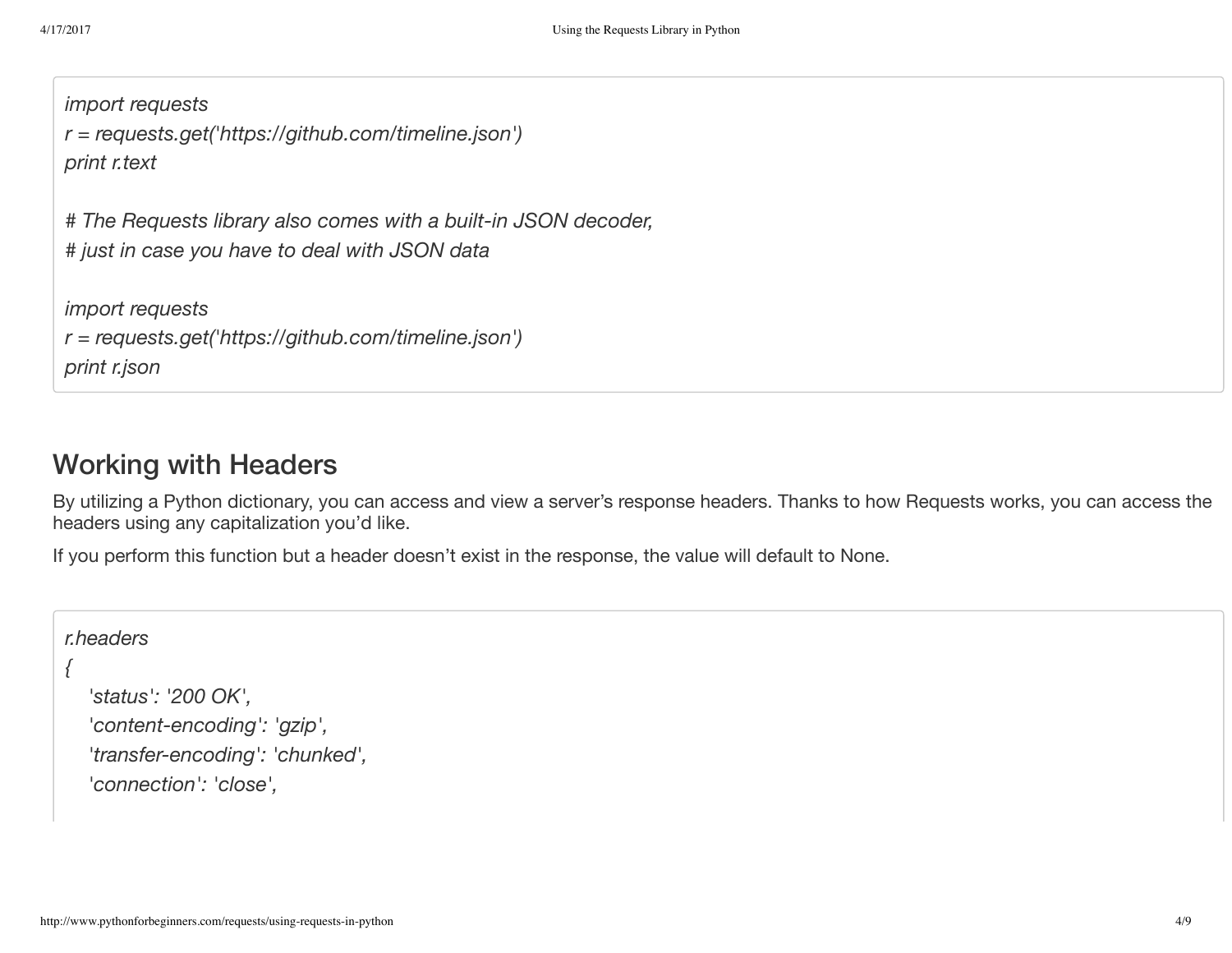```
'server': 'nginx/1.0.4',
  'x-runtime': '148ms',
  'etag': '"e1ca502697e5c9317743dc078f67693f"',
  'content-type': 'application/json; charset=utf-8'
}
```

```
r.headers['Content-Type']
>>>'application/json; charset=utf-8'
```
*r.headers.get('content-type') >>>'application/json; charset=utf-8'*

```
r.headers['X-Random']
>>>None
```
*# Get the headers of a given URL resp = requests.head("http://www.google.com") print resp.status\_code, resp.text, resp.headers*

# Encoding

Requests will automatically decade any content pulled from a server. But most Unicode character sets are seamlessly decoded anyway.

When you make a request to a server, the Requests library make an educated guess about the encoding for the response, and it does this based on the HTTP headers. The encoding that is guessed will be used when you access the r.text file.

Through this file, you can discern what encoding the Requests library is using, and change it if need be. This is possible thanks to the *r.encoding* property you'll find in the file.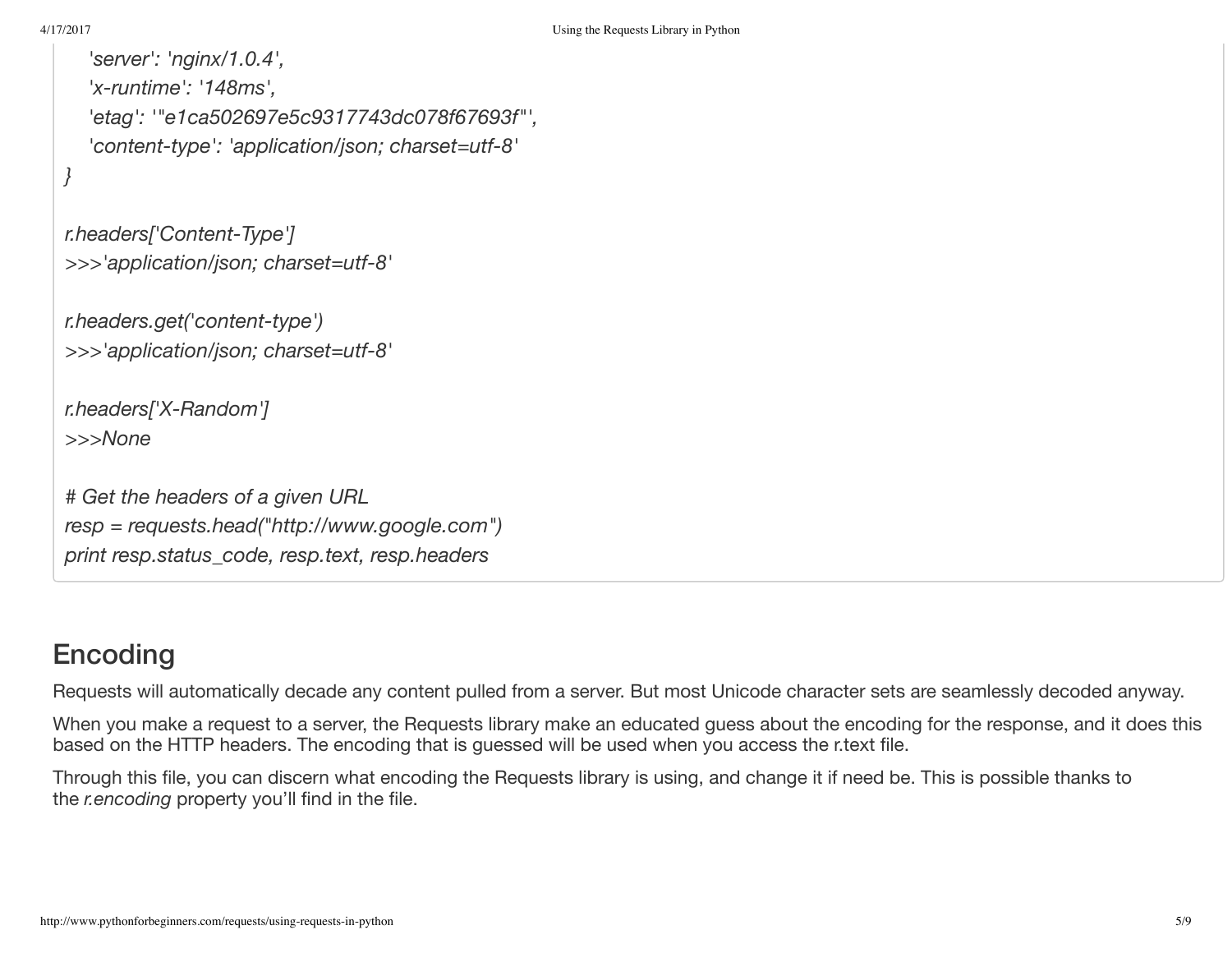If and when you change the encoding value, Requests will use the new type so long as you call r.text in your code.

*print r.encoding >> utf-8*

*>>> r.encoding = 'ISO-8859-1'*

### Custom Headers

If you want to add custom HTTP headers to a request, you must pass them through a dictionary to the headers parameter.

```
import json
url = 'https://api.github.com/some/endpoint'
payload = {'some': 'data'}
headers = {'content-type': 'application/json'}
```
*r = requests.post(url, data=json.dumps(payload), headers=headers)*

## Redirection and History

Requests will automatically perform a location redirection when you use the GET and OPTIONS verbs in Python.

GitHub will redirect all HTTP requests to HTTPS automatically. This keeps things secure and encrypted.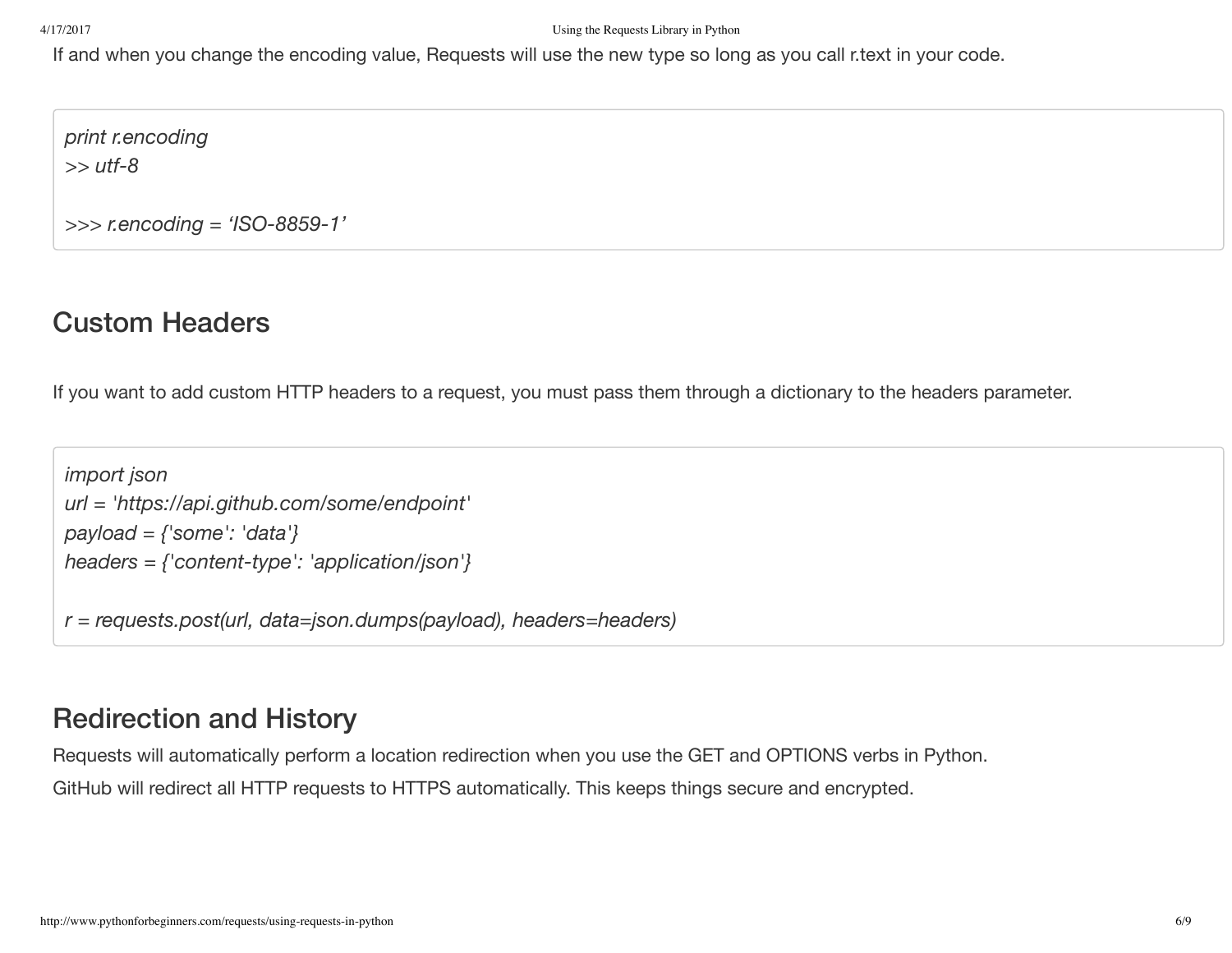You can use the history method of the response object to track redirection status.

*r = requests.get('http://github.com') r.url >>> 'https://github.com/' r.status\_code >>> 200 r.history >>> []*

#### Make an HTTP Post Request

You can also handle post requests using the Requests library.

*r = requests.post(http://httpbin.org/post)*

But you can also rely on other HTTP requests too, like *PUT*, *DELETE*, *HEAD*, and *OPTIONS*.

*r = requests.put("http://httpbin.org/put")*

*r = requests.delete("http://httpbin.org/delete")*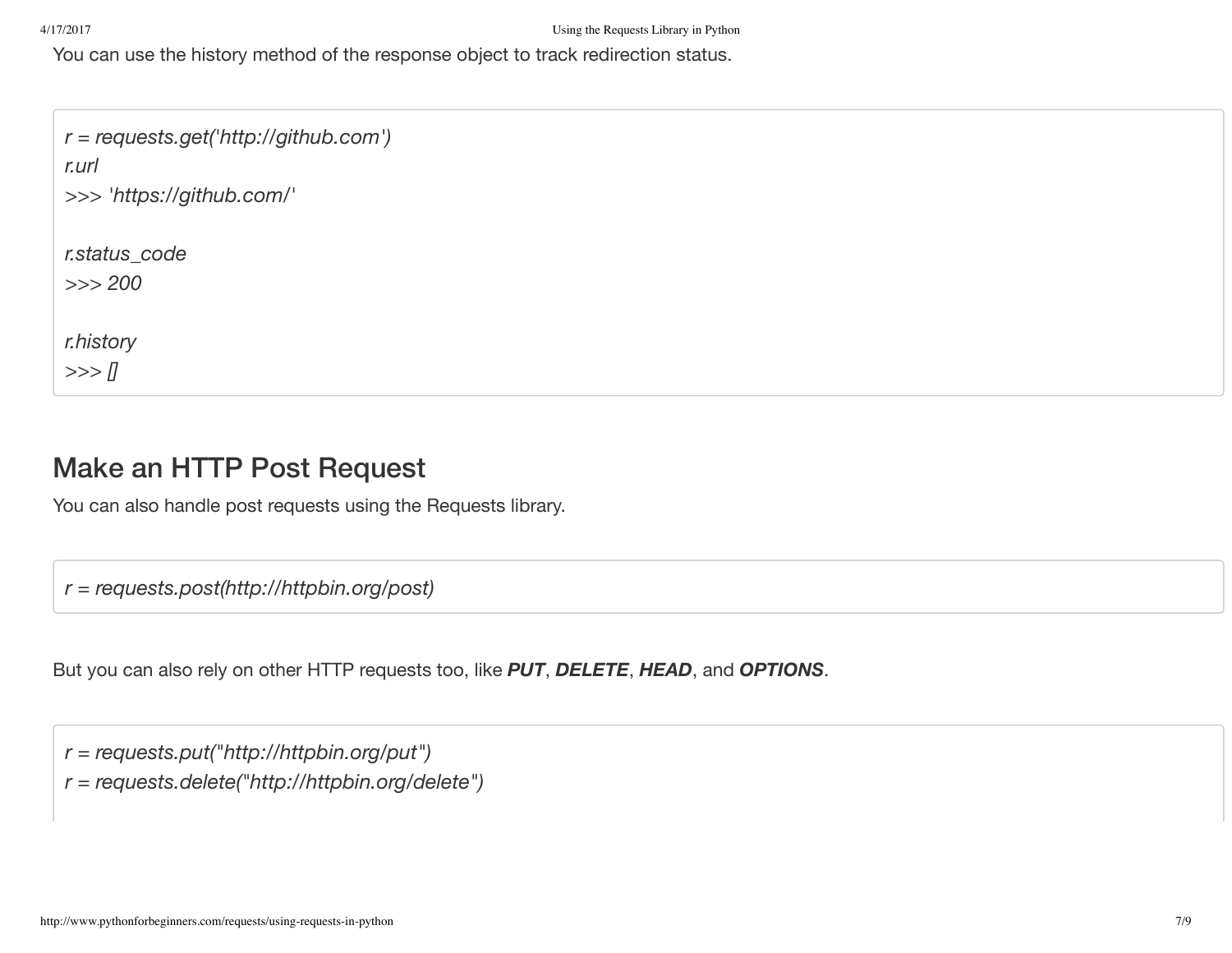*r = requests.head("http://httpbin.org/get")*

*r = requests.options("http://httpbin.org/get")*

You can use these methods to accomplish a great many things. For instance, using a Python script to create a GitHub repo.

```
import requests, json
github_url = "https://api.github.com/user/repos"
data = json.dumps({'name':'test', 'description':'some test repo'})
r = requests.post(github_url, data, auth=('user', '*****'))
```
*print r.json*

#### Errors and Exceptions

There are a number of exceptions and error codes you need to be familiar with when using the Requests library in Python.

- If there is a network problem like a DNS failure, or refused connection the Requests library will raise a ConnectionError exception.
- With invalid HTTP responses, Requests will also raise an HTTPError exception, but these are rare.
- If a request times out, a Timeout exception will be raised.
- If and when a request exceeds the preconfigured number of maximum redirections, then a TooManyRedirects exception will be raised.

Any exceptions that Requests raises will be inherited from the requests.exceptions.RequestException object.

You can read more about the Requests library at the links below.

<http://docs.python-requests.org/en/latest/api/>